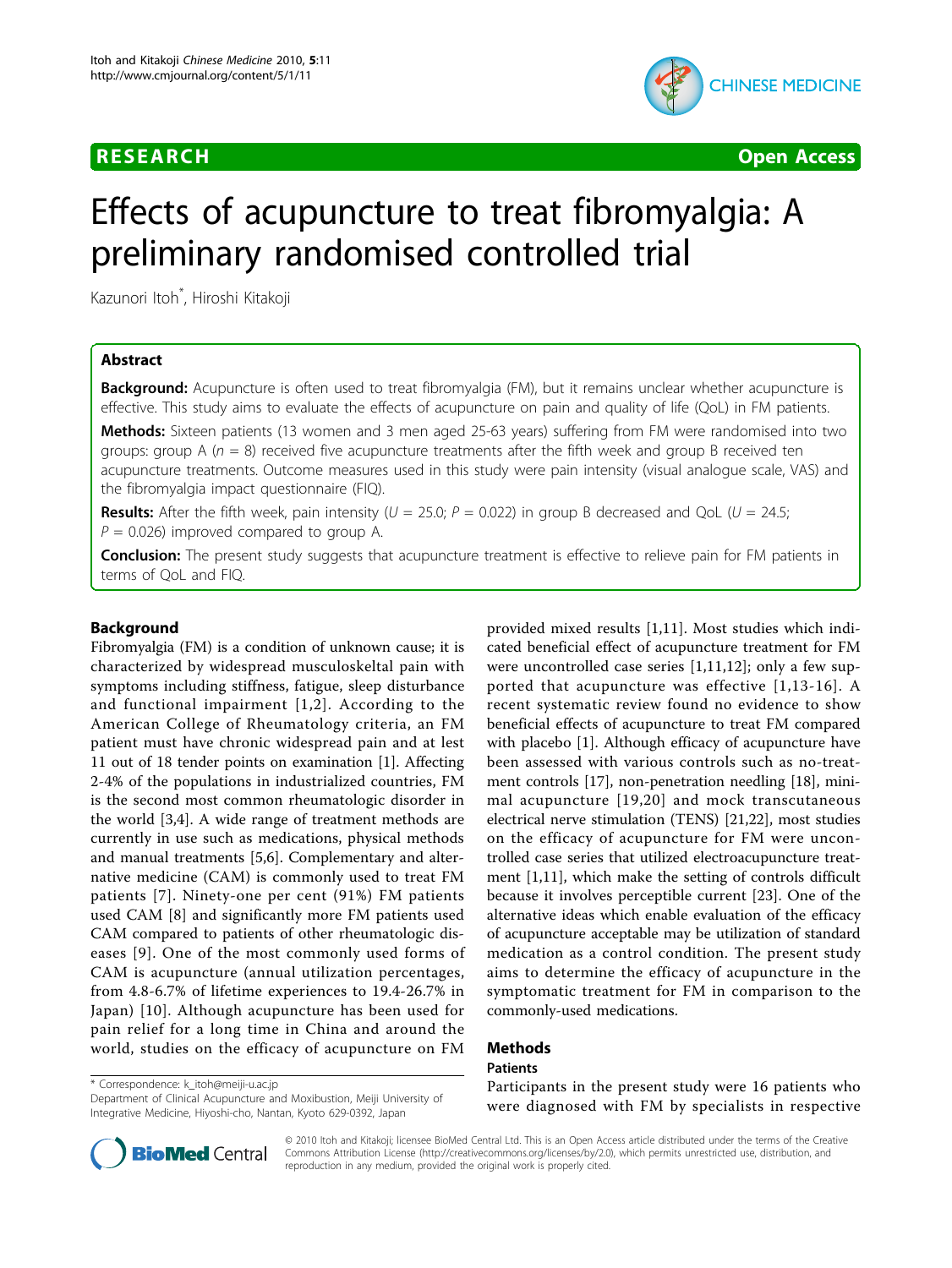hospitals and visited Acupuncture and Moxibustion Center, Meiji University of Integrative Medicine (Kyoto, Japan), seeking ways in relieving symptoms. Inclusion criteria were: (1) having met the American College of Rheumatology criteria for the diagnosis of FM for at least one year; (2) widespread pain for six months or more; (3) normal neurological examination findings of nerve function, including deep tendon reflexes, voluntary muscle action and sensory function; and (4) failure to respond to medications prescribed by FM specialists. Exclusion criteria were: (1) sufficient knowledge of acupuncture which may prevent blinding (e.g. having received acupuncture previously); (2) known bleeding diathesis; (3) having autoimmune or inflammatory diseases; (4) participation in other clinical trials; (5) pregnancy or lactation; or (6) receiving disability payments or involved in litigation related to FM. However, patients receiving FM medications were included if there had been no change in their medications for one month or longer prior to recruitment.

Patients having signed a written informed consent were recruited and randomly assigned with a computerised randomisation program (SAMPSIZE V2.0, Blackwell Sience Ltd, UK, permutated block randomization) to either group A where patients received acupuncture treatment followed by a control period or group B where they received continuous acupuncture. This study was approved by the Ethics Committee of Meiji University of Integrative Medicine.

The two groups received a total of five (group A) or ten (group B) acupuncture treatments once a week. Each session lasted for 30 minutes. Group A (control) received a total of five acupuncture treatments after the control period of five weeks. Patients in group A received clinical examinations once or twice a week for over five weeks by a FM specialist prior to the intervention period whereas those in group B received a total of 10 acupuncture treatments (Figure 1).

### Blinding

Outcome measures were performed by an independent investigator who was not informed of the treatment sequence or the treatment the patient had received prior to each measurement.

### Intervention

Electroacupuncture and trigger point acupuncture were used to treat the patients. Patients received 15 minutes of electroacupuncture and then 15 minutes of trigger point acupuncture. Four pairs of electrodes were placed on the forearms and lower legs of the patients who were connected to a pulse generator (OhuPulser LFP-4000A, Zen Lryoki Corp, Japan). The current was rectangular with a biphasic top and a frequency of 4 Hz. Intensity of the current was set between the perception and pain thresholds inducing a visible muscular contraction. Disposable stainless steel needles (0.2 mm × 40 mm, Seirin, Japan) were inserted into the skin over the point to a depth of 5-20 mm. Depth of insertion was determined according to the patient's needling sensation of the specific site. Both sides of four common acupuncture points were used for patients receiving electroacupuncture.

Up to ten additional sites were chosen according to the patient's symptoms and pain pattern as well as the empirical choice of trigger point in pain treatment. Disposable stainless steel needle  $(0.2 \text{ mm} \times 40 \text{ mm}$ , Seirin, Japan) was inserted into the skin over the trigger point to a depth of 10-20 mm, appropriate to the muscle (Table [1](#page-2-0)), attempting to elicit a local muscle twitch

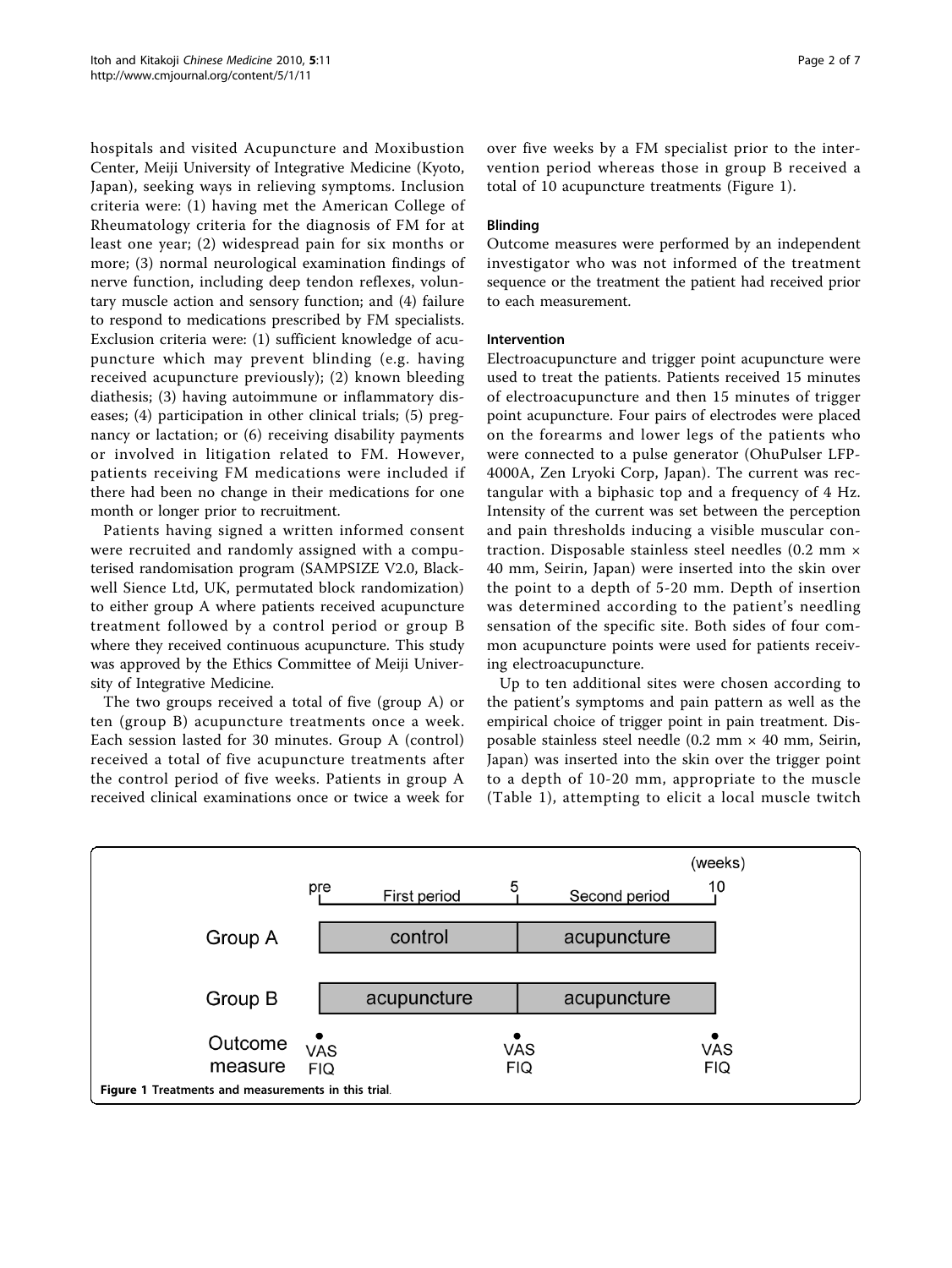<span id="page-2-0"></span>Table 1 Muscles treated in the two trigger point acupuncture groups

| <b>Muscle</b>          | Group A | Group B |
|------------------------|---------|---------|
| Sternocleidomastoideus | 5*      | 5       |
| <b>Trapezius</b>       | 6       | 5       |
| Pectoralis major       | 5       | 5       |
| Quadratus lumborum     | 4       | 4       |
| Erector spinae         | 6       | 5       |
| Gluteus medius         | 5       | 4       |
| Hamstrings             | 4       | 3       |
| Other                  | 5       | 4       |

\*number of the patients of which the indicated muscle was stimulated with the acupuncture needle (summation of these numbers is not equal to the total number of the participants because of duplicated counting)

response using the 'sparrow pecking' technique. After the local twitch response or a reasonable attempt, the needle was retained for ten more minutes.

The acupuncture was performed by an acupuncturist who had four years of acupuncture training and clinical experience of three or ten years.

#### Evaluation

Primary outcome measures included pain intensity quantified with a 10 cm visual analogue scale (VAS) and pain disability measured with the fibromyalgia impact questionnaire (FIQ) [[24](#page-5-0)] on physical function, work, wellbeing. FIQ includes VAS for pain, sleep, fatigue, stiffness, anxiety and depression. Total score ranges between 0-100 with a higher score indicating a negative impact.

The VAS and FIQ measures were completed by the patients immediately before each treatment and analysed immediately before the first treatment (pre), five and ten weeks after the first treatment.

#### Statistical analysis

Outcome measures are reported as medians and interquartile ranges. Mann-Whitney U test was used to analyse differences between groups at each time period. A difference was considered statistically significant when the P value was less than 0.05. The success of blinding was analysed by Fisher's exact test. Statistical package SYSTAT 12 (SYSTAT Software Inc, USA) was used to perform all the statistical analyses in this study.

#### Results

#### Patient characteristics

Sixteen participants (13 women and 3 men aged 25- 63 years) were randomised (Figure 2). No statistically significant differences in terms of age, pain duration, VAS and treatments received were found between the two groups at baseline (Table [2\)](#page-3-0).

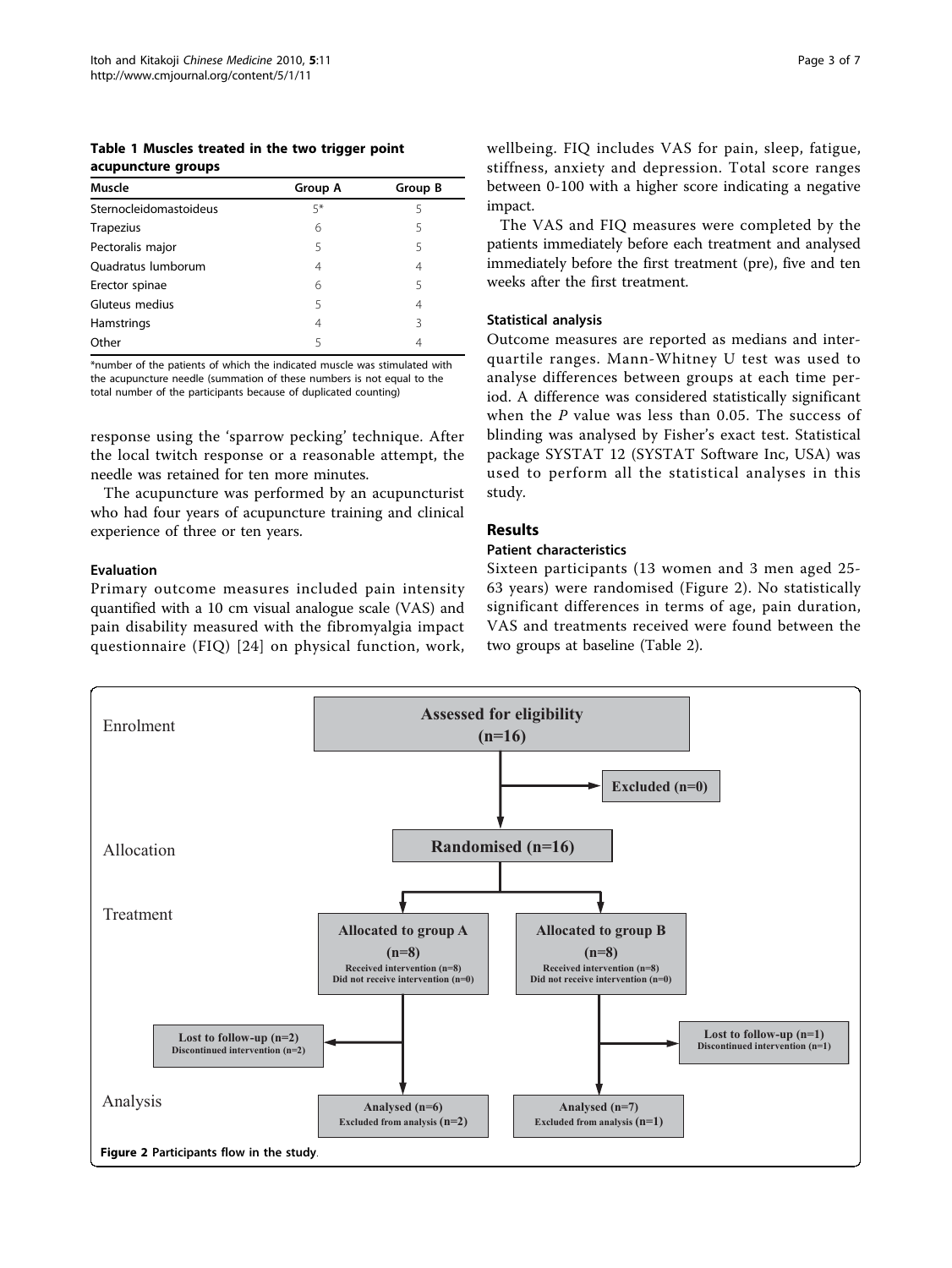<span id="page-3-0"></span>Table 2 Characteristics of patients in the three groups

|                      | Group A        | Group B     |
|----------------------|----------------|-------------|
| Sample size          | 7              | 6           |
| Age                  | 45.7 (15.2)    | 47.3 (13.3) |
| Pain duration (y)    | 3.9(3.9)       | 4.4(2.3)    |
| VAS (mm)             | 74.2 (8.4)     | 77.9 (10.1) |
| <b>FIO</b>           | 64.3(6.4)      | 66.3 (11.0) |
| Treatments received: |                |             |
| Amitriptylin         | 4              | 4           |
| <b>SSRIs</b>         | $\mathfrak{D}$ | 3           |
| <b>SNRIS</b>         | $\mathcal{P}$  |             |

Data are expressed as mean (standard deviation)

Two patients in group A and one patient in group B dropped out due to a lack of response to treatments. The dropout rates were not significantly different between the groups ( $P = 0.52$ , Fisher's exact test). Analyses were performed on the 13 patients who did complete the study.

## VAS scores

While the median VAS score in group A remained unchanged, those in group B decreased by the fifth week of treatment (Figure 3). However, the VAS score in group A began to decrease after the fifth week when the patients in this group also started receiving acupuncture treatment. There was a significant difference in the VAS scores between groups A and B at the fifth week ( $U = 25.0$ ,  $P = 0.022$ ), whereas there was no significant difference between the groups at baseline ( $U = 5.0$ ,  $P = 0.566$ ) and at the tenth week ( $U = 13.0, P = 0.252$ ) (Figure 3 and Table [3](#page-4-0)).

#### QoL impairment

While the FIQ score decreased after acupuncture treatments in group B for five weeks, those in group B remained unchanged. However, FIQ scores in both groups A and B decreased after the fifth week when patients in both groups received acupuncture. There was a significant difference between groups at the fifth

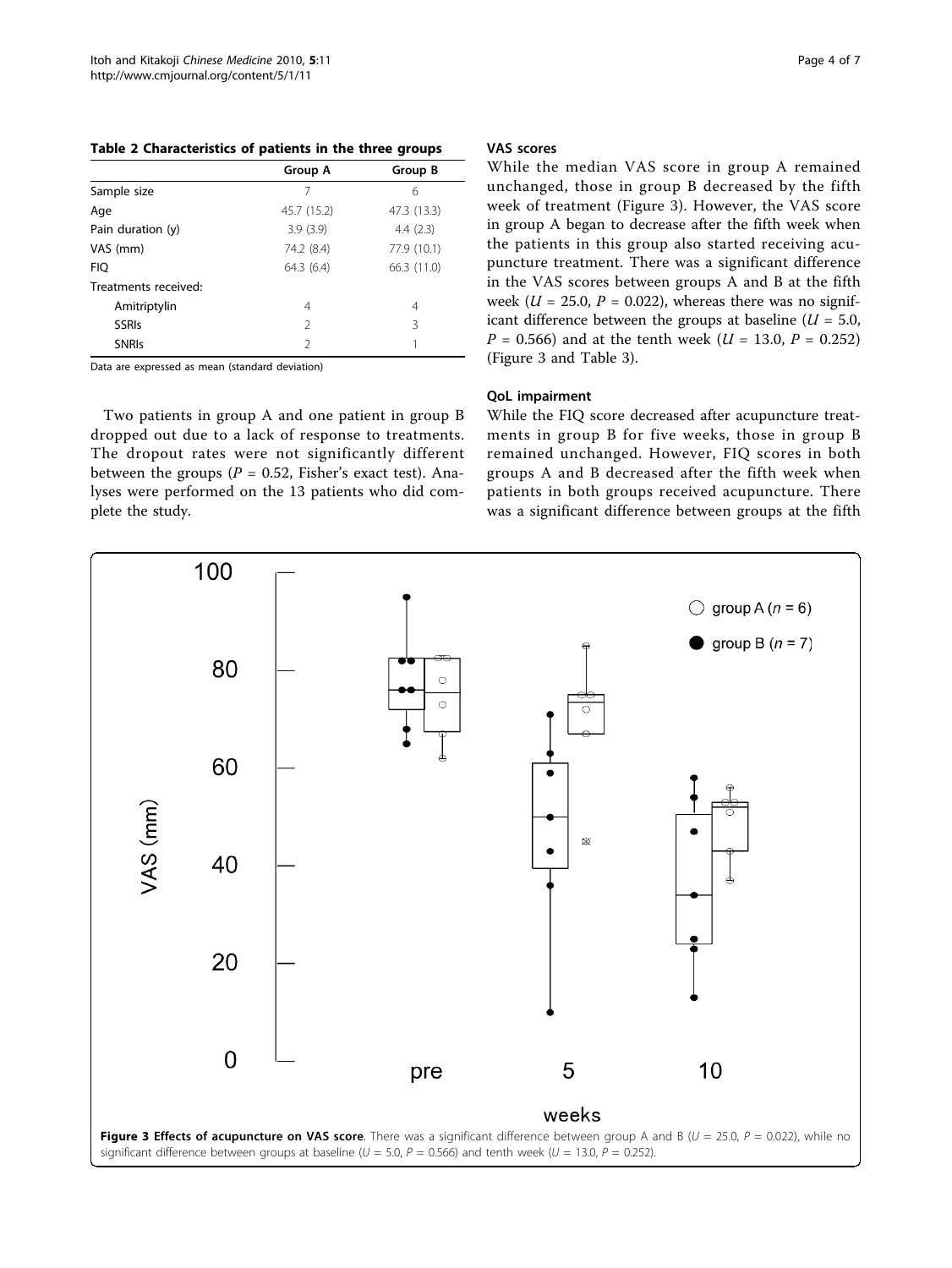<span id="page-4-0"></span>Table 3 Pain intensity VAS scores

| Week | Group A          | Group B           |
|------|------------------|-------------------|
| Pre  | 75.5 (68.5-81.0) | 77.8 (72.0-82.5)  |
| 5    | 73.5 (68.3-75.0) | 47.4 (39.5-61.0)* |
| 10   | 52.0 (43.0-53.0) | 36.3 (24.0-50.5)  |
|      |                  |                   |

Data are medians (interquartile ranges).  $* P < 0.05$ .

week ( $U = 24.5$ ,  $P = 0.026$ ), whereas there was no difference between the groups at baseline ( $U = 5.5$ ,  $P = 0.616$ ) and at the tenth week ( $U = 9.0, P = 0.086$ ) (Figure 4 and Table [4](#page-5-0)).

## Discussion

The present study demonstrated a statistically significant difference between the acupuncture and active control (standard medication) groups five weeks after the first treatment. Moreover, the additionally performed acupuncture treatment after the fifth week in the control group resulted in the further reduction of the FM symptoms. These results suggest that acupuncture treatment is capable of giving additional improvement to the standard medication in the treatment of FM.

The importance of randomised controlled trials (RCT) to study the placebo effect of acupuncture was debated [[25](#page-5-0)[,26\]](#page-6-0). Acupuncture RCTs with various control methods such as no-treatment controls [[17](#page-5-0)], nonpenetration needling [[18\]](#page-5-0), minimal acupuncture [[19,20](#page-5-0)] and mock transcutaneous electrical nerve stimulation (TENS) [[21,22\]](#page-5-0) have been carried out. However, positive results were often obtained in studies with a nonacupuncture control [\[26,27\]](#page-6-0), whereas negative results tended to be from those with sham acupuncture or mock TENS [\[28,29](#page-6-0)].

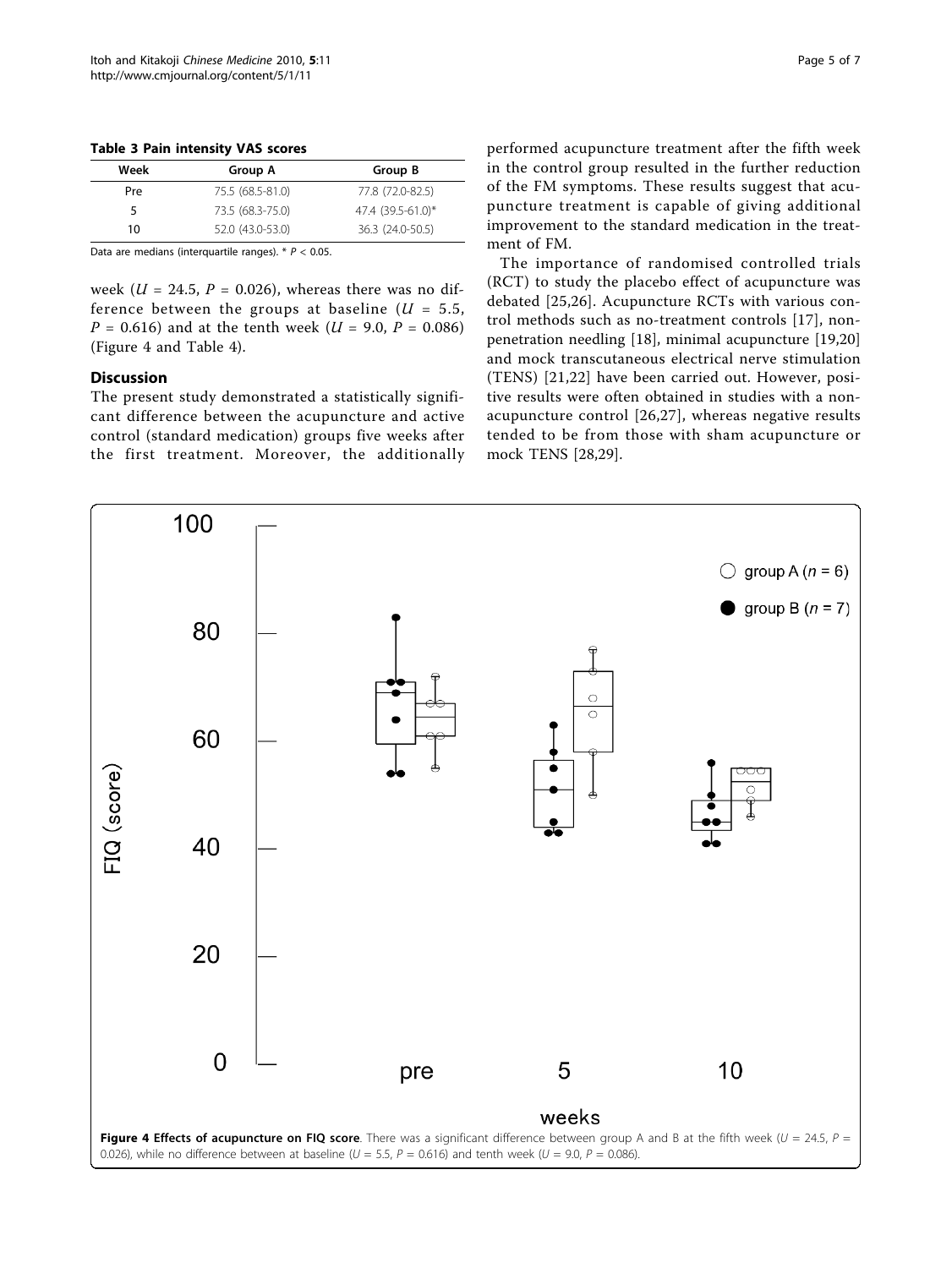<span id="page-5-0"></span>Table 4 Fibromyalgia Impact Questionnaire scores

| Week | Group A          | Group B            |
|------|------------------|--------------------|
| Pre  | 64.5 (61.3-67.0) | 66.7 (59.5-71.0)   |
| 5    | 66.5 (59.8-71.8) | 51.1 (44.0-56.5) * |
| 10   | 52.5 (49.5-54.8) | 46.7 (43.5-49.0)   |

Data are medians (interquartile ranges).  $* P < 0.05$ .

Moreover, most studies on the efficacy of acupuncture to treat FM were uncontrolled case series with electroacupuncture treatment [1,11]. As electroacupuncture involves perceptible current, sham acupuncture as control may not work for electroacupuncture. In fact, Targino et al. reported that addition of acupuncture to usual treatment for FM was beneficial for pain and QoL [16]. Our study also demonstrated that utilization of standard treatment as a control may be an ideal method to evaluate efficacy of acupuncture on FM. Although there were three patients who could not complete the study protocol, we consider the number had not much impact on the results because the numbers of withdrawal were similar between groups (2 out of 8 in group A and 1 out of 8 in group B). One of the limitations of the present study is relatively small sample size. Larger scale studies are required in the future.

#### Conclusion

The present study suggests that acupuncture treatment is effective to relieve pain for FM patients in terms of QoL and FIQ. Further larger scale clinical trials are warranted to confirm the findings of this study.

#### Abbreviations

RCT: randomised clinical trial; FM: Fibromyalgia; QoL: Quality of Life; VAS: visual analogue scale; FIQ: Fibromyalgia Impact Questionnaire; CAM: Complementary and alternative medicine; ACR: American College of Rheumatology; TENS: transcutaneous electrical nerve stimulation

#### Acknowledgements

The authors wish to thank Dr Y Katsumi and Dr N Ishizaki for his constructive comments on the manuscript and H Ochi and K Ashihara for their assistance during this study.

#### Authors' contributions

KI designed the clinical study, acupuncture and wrote the manuscript. HK designed and performed the statistical data analyses. Both authors read and approved the final version of the manuscript.

#### Competing interests

The authors declare that they have no competing interests.

Received: 12 May 2009 Accepted: 23 March 2010 Published: 23 March 2010

#### References

- 1. Mayhew E, Ernst E: [Acupuncture for fibromyalgia a systematic review of](http://www.ncbi.nlm.nih.gov/pubmed/17189243?dopt=Abstract) [randomized clinical trials.](http://www.ncbi.nlm.nih.gov/pubmed/17189243?dopt=Abstract) Rheumatology 2007, 46:801-804.
- 2. Wolfe F, Smythe HA, Yunus MB, Bennett RM, Bombardier C, Goldenberg DL, Tugwell P, Campbell SM, Abeles M, Clark P, Fam AG, Farber SJ, Fiectner JJ, Franklin CM, Gatter RA, Hamaty D, Lessard J, Lichtbroun AS, Masi AT,

Mccain GA, Reynolds J, Romano TJ, Russell IJ, Sheon RP: [The American](http://www.ncbi.nlm.nih.gov/pubmed/2306288?dopt=Abstract) [College of Rheumatology 1990 crireria for the classification of](http://www.ncbi.nlm.nih.gov/pubmed/2306288?dopt=Abstract) [fibromyalgia. Report of the multicenter criteria committee.](http://www.ncbi.nlm.nih.gov/pubmed/2306288?dopt=Abstract) Arthritis Rheum 1990, 33:160-172.

- 3. Wolfe F, Ross K, Anderson J, Russell IJ, Hebert L: [The prevalence and](http://www.ncbi.nlm.nih.gov/pubmed/7818567?dopt=Abstract) [characteristics of fibromyalgia in the general population.](http://www.ncbi.nlm.nih.gov/pubmed/7818567?dopt=Abstract) Arthritis Rheum 1995, 38(1):19-28.
- 4. Jacobsen S, Bredkjaer SR: [The prevalence of fibromyalgia and widespread](http://www.ncbi.nlm.nih.gov/pubmed/1439637?dopt=Abstract) [chronic musculoskeletal pain in the general population.](http://www.ncbi.nlm.nih.gov/pubmed/1439637?dopt=Abstract) Scand J Rheumatol 1992, 21(5):261-263.
- 5. Abeles M, Solitar BM, Pillinger MH, Abeles AM: [Update on fibromyalgia](http://www.ncbi.nlm.nih.gov/pubmed/18589048?dopt=Abstract) [therapy.](http://www.ncbi.nlm.nih.gov/pubmed/18589048?dopt=Abstract) Am J Med 2008, 121(7):555-561.
- 6. Clauw DJ: [Pharmacotherapy for patients with fibromyalgia.](http://www.ncbi.nlm.nih.gov/pubmed/18537460?dopt=Abstract) J Clin Psychiatry 2008, 69(Suppl 2):25-29.
- 7. Branco JC, Saraiva F, Cerinic MM, Zoppi M, Martin N, Taieb C, Myon E: Fibromyaigia syndrome: a European epidemiological survey. Ann Rheum Dis 2005, **64(Suppl 3)**:1784.
- 8. Pioro-Boisset M, Esdaile JM, Fitzcharles MA: [Alternative medicine use in](http://www.ncbi.nlm.nih.gov/pubmed/8945108?dopt=Abstract) [fibromyalgia syndrome.](http://www.ncbi.nlm.nih.gov/pubmed/8945108?dopt=Abstract) Arthritis Care Res 1996, 9(1):13-17.
- 9. Breuer GS, Orbach H, Elkayam O, Berkun Y, Paran D, Mates M, Nesher G: [Perceived efficacy among patients of various methods of](http://www.ncbi.nlm.nih.gov/pubmed/16173249?dopt=Abstract) [complementary alternative medicine for rheumatologic diseases.](http://www.ncbi.nlm.nih.gov/pubmed/16173249?dopt=Abstract) Clin Exp Rheumatol 2005, 23(5):693-696.
- 10. Ishizaki N, Yano T, Kawakita K: Public status and prevalence of acupuncture in Japan. Evid Based Complement Alternat Med 2008, doi:10.1093/ecam/nen037.
- 11. Berman BM, Ezzo J, Hadhazy V, Swyers JP: [Is acupuncture effective in the](http://www.ncbi.nlm.nih.gov/pubmed/10086765?dopt=Abstract) [treatment of fibromyalgia?](http://www.ncbi.nlm.nih.gov/pubmed/10086765?dopt=Abstract) J Fam Pract 1999, 48(3):213-218.
- 12. Singh BB, Khorsan R, Vinjammury SP: [Influence of comorbidities on](http://www.ncbi.nlm.nih.gov/pubmed/18780581?dopt=Abstract) [improvement of fibromyalgia symptoms when treated with](http://www.ncbi.nlm.nih.gov/pubmed/18780581?dopt=Abstract) [acupuncture: a short report.](http://www.ncbi.nlm.nih.gov/pubmed/18780581?dopt=Abstract) Altern Ther Health Med 2008, 14(5):24-25.
- 13. Lewis PJ: [Electroacupuncture in fibromyalgia.](http://www.ncbi.nlm.nih.gov/pubmed/8461698?dopt=Abstract) BMJ 1993, 306(6874):393.
- 14. Harris RE, Tian X, Williams DA, Tian TX, Cupps TR, Petzke F, Groner KH, Biswas P, Gracely RH, Clauw DJ: [Treatment of fibromyalgia with formula](http://www.ncbi.nlm.nih.gov/pubmed/16131290?dopt=Abstract) [acupuncture: investigation of needle placement, needle stimulation, and](http://www.ncbi.nlm.nih.gov/pubmed/16131290?dopt=Abstract) [treatment frequency.](http://www.ncbi.nlm.nih.gov/pubmed/16131290?dopt=Abstract) J Altern Complement Med 2005, 11(4):663-671.
- 15. [A](http://www.ncbi.nlm.nih.gov/pubmed/15998750?dopt=Abstract)ssefi NP, Sherman KJ, Jacobsen C, Goldberg J, Smith WR, Buchwald D: A [randomized clinical trial of acupuncture compared with sham](http://www.ncbi.nlm.nih.gov/pubmed/15998750?dopt=Abstract) [acupuncture in fibromyalgia.](http://www.ncbi.nlm.nih.gov/pubmed/15998750?dopt=Abstract) Ann Intern Med 2005, 143(1):10-19.
- 16. Targino RA, Imamura M, Kaziyama HHS, Souza LPM, Hsing WT, Furlan AD, Imamura ST, Raymundo SAN: [A randomized controlled trial of](http://www.ncbi.nlm.nih.gov/pubmed/18758677?dopt=Abstract) [acupuncture added to usual treatment for fibromyalgia.](http://www.ncbi.nlm.nih.gov/pubmed/18758677?dopt=Abstract) J Rehabil Med 2008, 40:582-588.
- 17. Coan RM, Wong G, Coan PL: The acupuncture treatment of neck pain: a randomized controlled study. Am J Chin Med 1982, 9(4):326-332.
- 18. Johansson A, Wenneberg B, Wagersten C, Haraldson T: [Acupuncture in](http://www.ncbi.nlm.nih.gov/pubmed/1882649?dopt=Abstract) [treatment of facial muscular pain.](http://www.ncbi.nlm.nih.gov/pubmed/1882649?dopt=Abstract) Acta Odontol Scand 1991, 49(3):153-158.
- 19. Leibing E, Leonhardt U, Koster G, Goerlitz A, Rosenfeldt JA, Hilgers R, Ramadori G: [Acupuncture treatment of chronic low-back pain - a](http://www.ncbi.nlm.nih.gov/pubmed/11932074?dopt=Abstract) [randomised, blinded, placebo-controlled trial with nine-month follow](http://www.ncbi.nlm.nih.gov/pubmed/11932074?dopt=Abstract)[up.](http://www.ncbi.nlm.nih.gov/pubmed/11932074?dopt=Abstract) Pain 2002, 96(1-2):189-196.
- 20. Harris RE, Zubieta JK, Scott DJ, Napadow V, Gracely RH, Clauw DJ: [Traditional Chinese acupuncture and placedo \(sham\) acupuncture are](http://www.ncbi.nlm.nih.gov/pubmed/19501658?dopt=Abstract) [differentiated by their effects on](http://www.ncbi.nlm.nih.gov/pubmed/19501658?dopt=Abstract) μ-opioid receptors (MORs). Neuroimage 2009, 47(3):1077-1085.
- 21. Grant DJ, Bishop-Miller J, Winchester DM, [A](http://www.ncbi.nlm.nih.gov/pubmed/10422654?dopt=Abstract)nderson M, Faulkner S: A [randomised comparative trial of acupuncture versus transcutaneous](http://www.ncbi.nlm.nih.gov/pubmed/10422654?dopt=Abstract) [electrical nerve stimulation for chronic back pain in the elderly.](http://www.ncbi.nlm.nih.gov/pubmed/10422654?dopt=Abstract) Pain 1999, 82(1):9-13.
- 22. Carlsson CPO, Sjölund BH: [Acupuncture for chronic low back pain: a](http://www.ncbi.nlm.nih.gov/pubmed/11783809?dopt=Abstract) [randomised placebo-controlled study with long-term follow up.](http://www.ncbi.nlm.nih.gov/pubmed/11783809?dopt=Abstract) Clin J Pain 2001, 17(4):296-305.
- 23. Martin-Sanchez E, Torralba E, Diaz-Dominguez E, Barriga A, Martin JLR: Efficacy of acupuncture for the treatment of fibromyalgia: Systematic review and meta-analysis of randomized trials. Open Rheumatology J 2009, 3:25-29.
- 24. Rivera J, González T: [The fibromyalgia impact questionnaire: a validated](http://www.ncbi.nlm.nih.gov/pubmed/15485007?dopt=Abstract) [Spanish version to assess the health status in women with fibromyalgia.](http://www.ncbi.nlm.nih.gov/pubmed/15485007?dopt=Abstract) Clin Exp Rheumatol 2004, 22(5):554-560.
- 25. Vincent C, Lewith G: [Placebo controls for acupuncture studies.](http://www.ncbi.nlm.nih.gov/pubmed/7745565?dopt=Abstract) J R Soc Med 1995, 88(4):199-202.